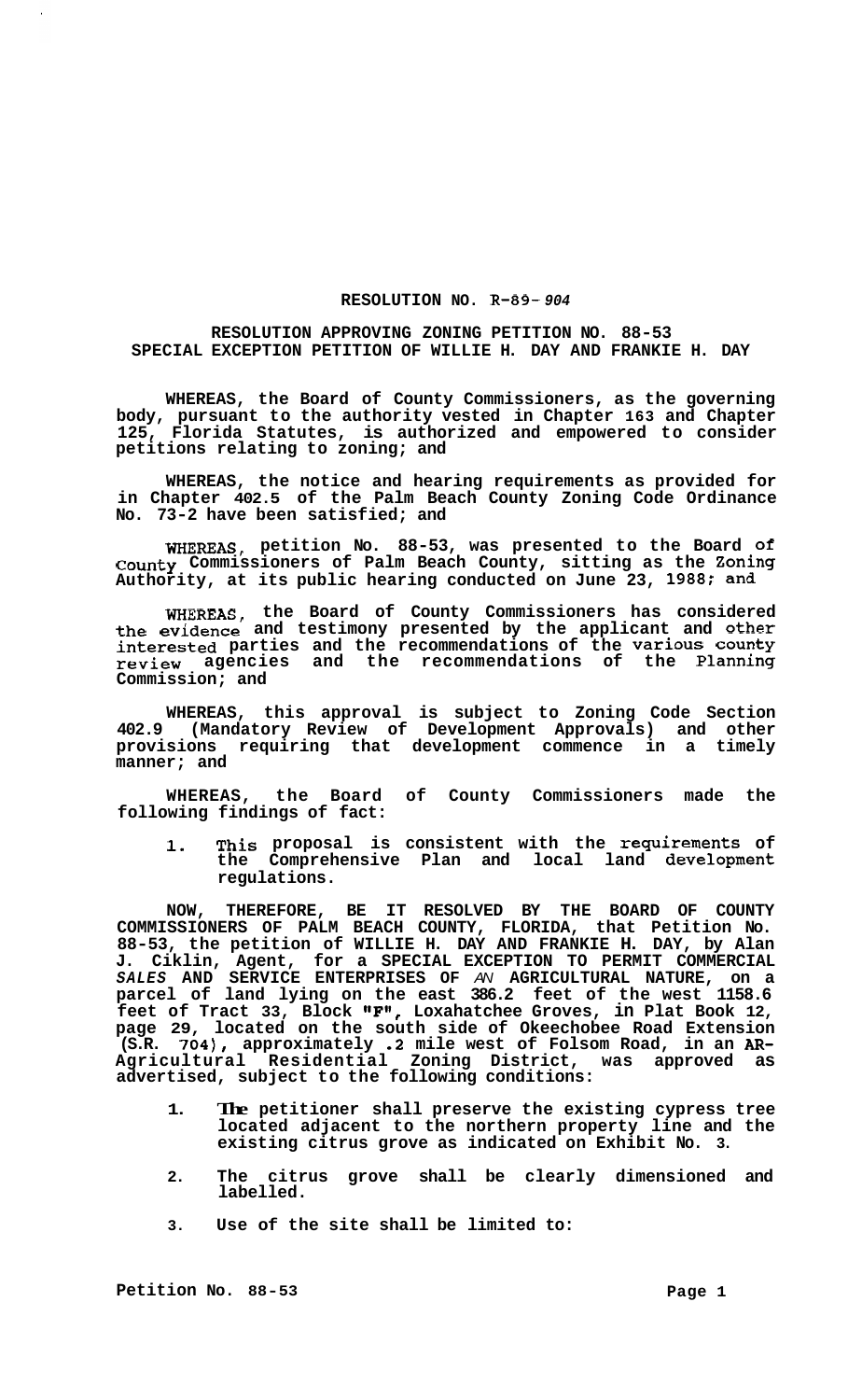- **a. Retail sales of citrus and vegetable products, animal feed and grain, and related products used in agricultural areas.**
- **b. There shall be no retail sales of prepared foods, nor shall food be prepared on the site.**
- **4. Prior to Site Plan' Review Committee certification, the site plan shall be amended to indicate landscape strip alternative number three (3) along the western and southern property line.**
- *5.*  **There shall be no outside storage of disassembled vehicles, or product inventory.**
- *6.*  **The application and engineering plans, calculations, etc. to construct well and/or septic tank must be submitted to the Health Department prior to site plan approval (or prior to issuance of Building Permit for straight rezoning).**
- *7.*  **The developer shall provide discharge control and treatment for the stormwater runoff in accordance with all applicable agency requirements in effect at the time of the permit application. However, at a minimum, this development shall retain onsite the stormwater runoff generated by a three (3) year-one (1) hour storm with a total rainfall of 3 inches as required by the Permit Section, Land Development Division. The drainage system shall be maintained in an acceptable condition as approved by the County Engineer. In the event that the drainage system is not adequately maintained as determined by the County Engineer, this matter will be referred to the Code Enforcement Board for enforcement.**
- *8.*  **The property owner shall construct a left turn lane, east approach and a right turn lane west approach on**  Okeechobee Road at the project's entrance road **concurrent with onsite paving and drainage improvements. Construction shall be completed prior to the issuance of a Certificate of Occupancy.**
- **9. The property owner shall pay a Fair Share Fee in the amount and manner required by the '#Fair Share Contribution for Road Improvements Ordinance11 as it presently exists or as it may from time to time be amended. The Fair Share Fee for this project presently is \$18,994.00 (709 trips X \$26.79 per trip).**
- **10. Prior to Site Plan Certification property owner shall record a Unity of Control on the subject property.**
- **11. The hours of operation shall be limited to** *7:OO* **a.m. to 9:00 p.m. daily.**
- **12. No tractor trailers or semi-trucks shall be permitted to deliver goods to this site.**